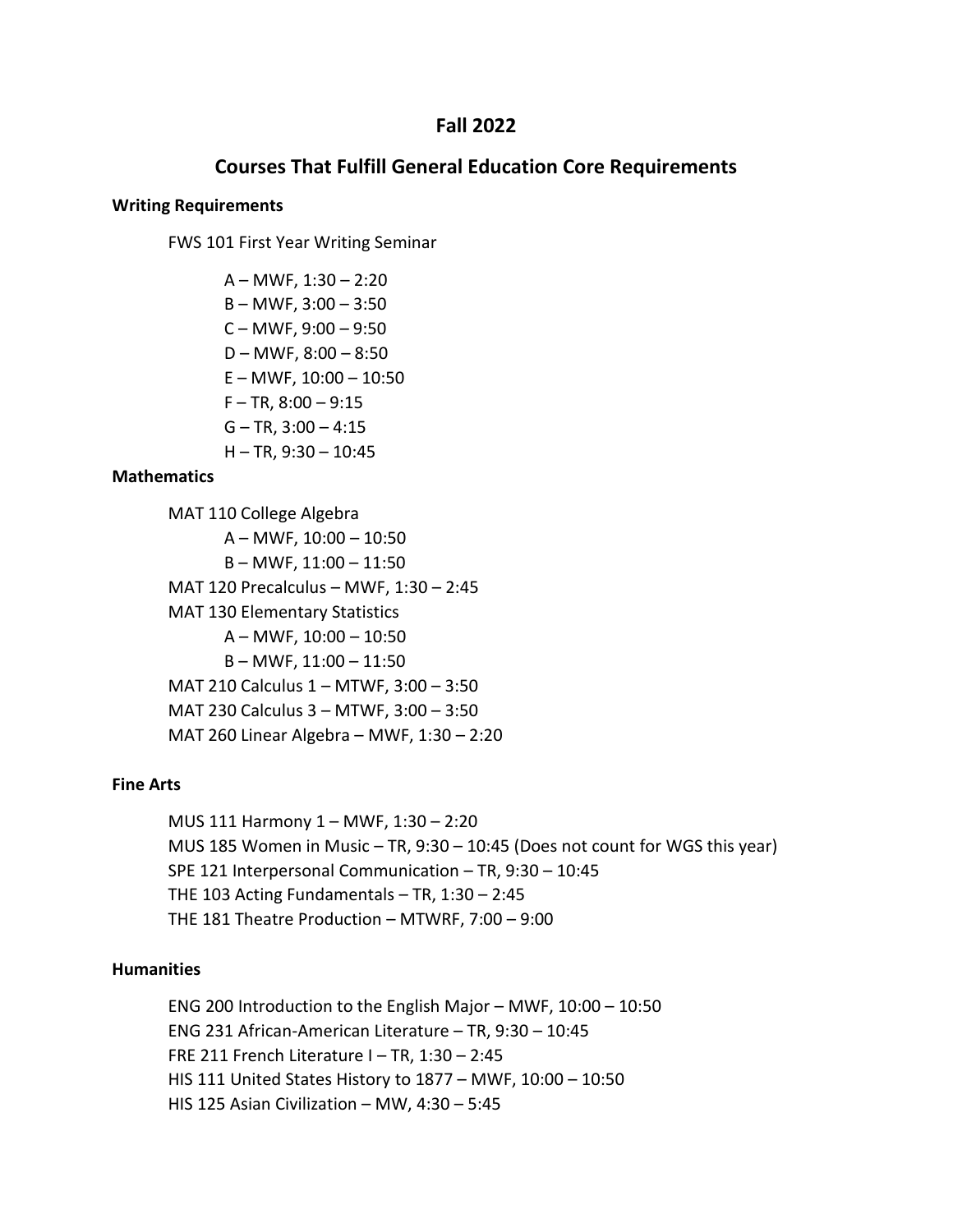HIS 133 World History since 1945 – TR, 1:30 – 2:45 HIS 202 Twentieth-Century Europe – MWF, 9:00 – 9:50 HIS 221 Native American History – TR, 3:00 – 4:15 OLS 102 Foundations in Leadership – MW, 3:00 – 4:15 PHI 205 Ethics A – MW, 11:00 – 12:15  $B - TR$ ,  $8:00 - 9:15$ WGS 105 Intro to Women, Gender & Sexuality – TR, 8:00 – 9:15 WRI 200 Introduction to Writing Studies – MWF, 1:30 – 2:20

#### **Science**

BIO 107 Principles of Biology with Lab I  $A - MWF$ , 9:00 – 9:50 R, 8:00 – 10:50 B – MWF, 9:00 – 9:50 R, 1:30 – 4:20 BIO 125 Botany with Lab MWF, 10:00 – 10:50 W, 1:30 – 4:20 BIO 204 Genetics with Lab MWF,  $8:00 - 8:50$ T, 8:00 – 10:50 BIO 211 Human Anatomy & Physiology 1 with Lab MWF, 10:00 – 10:50 M, 1:30 – 4:20 CHE 210 General Chemistry 1 – MWF, 1:30 – 2:45 CHE 211 General Chemistry 1 Lab A – T, 8:00 – 10:50  $B - T$ , 1:30 – 4:20 CHE 320 Organic Chemistry I – MWF, 1:30 – 2:20 CHE 321 Organic Chemistry I Lab – TR, 1:30 – 4:20 PHY 205 General Physics 1 with Lab – MWF, 3:00 – 4:50

# **Social Science**

BUS 101 Introduction to Business – TR, 9:30 – 10:45 BUS 150 Entrepreneurial Lab – TR, 8:00 – 9:15 BUS 211 Principles of Accounting 1: Financial Accounting – MWF, 10:00 – 10:50 BUS 260 Legal Environment of Business – TR, 4:30 – 5:45 CRM 101 The Criminal Justice System – TR, 1:30 – 2:45 CRM 275 Corrections – MW, 10:00 – 10:50, Hybrid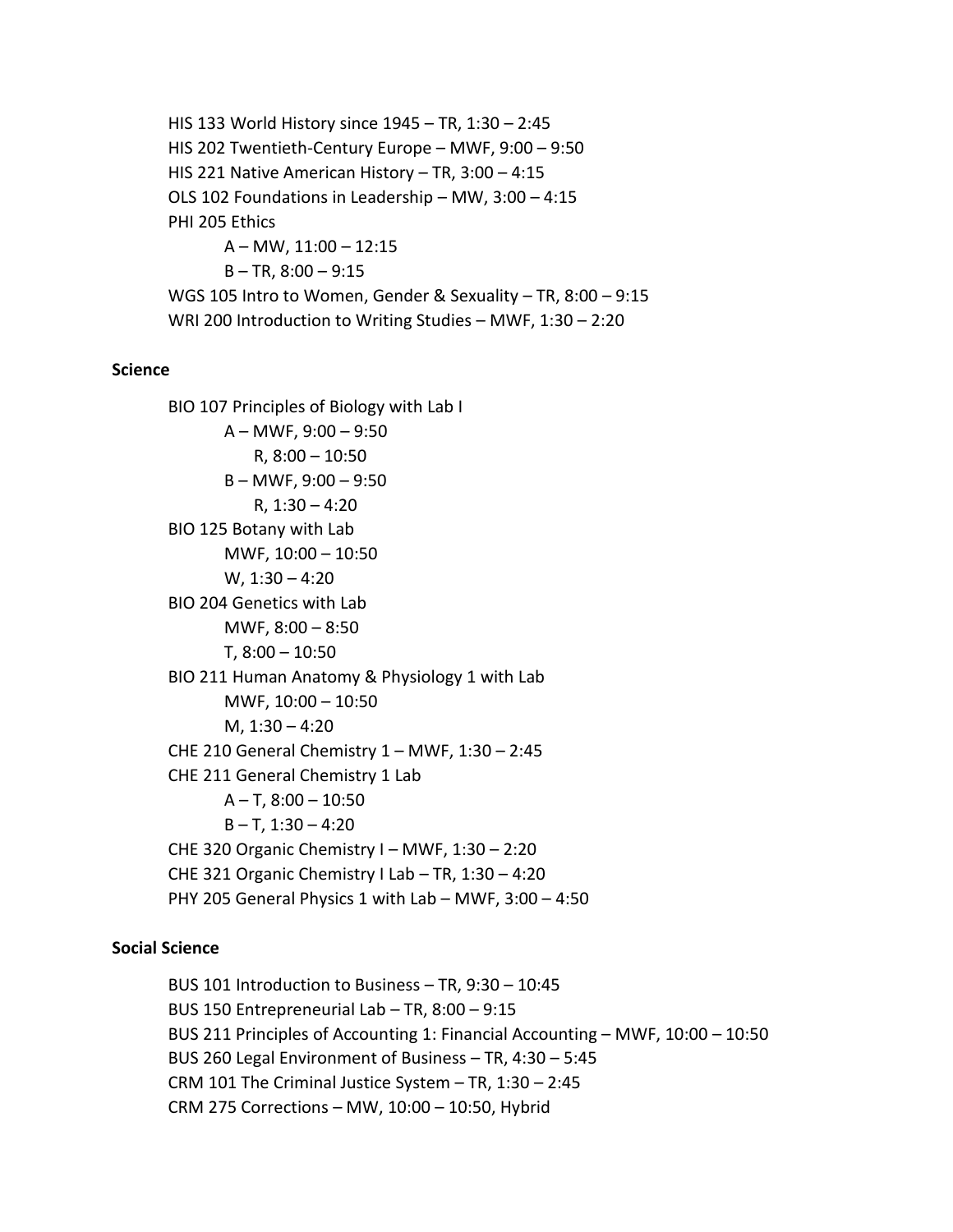ECO 201 Prin of Econ 1: Macroeconomics – MW, 1:30 – 2:45 EDU 210 Foundations of Education – TR, 8:00 – 9:15 EDU 250 Mathematics for Elementary Teachers I – MWF, 9:00 – 9:50 ENV 110 Introduction to Environmental Studies – TR, 9:30 – 10:45 INB 110 Introduction to International Business – MWF, 9:00 – 9:50 INR 151 International Relations – MWF, 9:00 – 9:50 INR/WGS 216 Women, Power, and Global Politics – MW, 3:00 – 4:15 POL 141 Public Policy – TR, 3:00 – 4:15 PSY 101 General Psychology A – MWF, 10:00 – 10:50 B – MWF, 9:00 – 9:50  $C - MWF$ , 1:30  $- 2:20$ PSY 232 Social Psychology – MW, 1:30 – 2:45 PSY 240 Cognitive Psychology – MWF, 1:30 – 2:20 SOC 101 Introductory Sociology – TR, 4:30 – 5:45 SOC 232 Social Psychology – MW, 1:30 – 2:45

## **Women, Gender, & Sexuality Studies**

WGS 105 Intro to Women, Gender & Sexuality – TR, 8:00 – 9:15 WGS 200 Introduction to LGBT Studies – TR, 9:30 – 10:45 WGS 205 Social Justice and Civic Engagement – MWF, 8:00 – 8:50 WGS 216 Women, Power, and Global Politics – MW, 3:00 – 4:15

### **Dance and Physical Education**

DAN 110 Beginning Dance Technique – MWF, 10:00 – 10:50 DAN 120 Traditional and Social Dance – TR, 3:00 – 4:15 DAN 150 Beginning Yoga  $A - MW$ , 3:00 – 4:15  $B - TR$ , 9:30  $- 10:45$ DAN 200 Dance Company – MWF, 11:00 – 12:15 DAN 250 Yoga Practice – TR, 4:30 – 5:45 PHE 133 Jogging  $A - TR$ ,  $8:00 - 9:15$ B – MWF, 8:00 – 8:50 PHE 136 Fitness Walking A – MWF, 10:00 – 10:50  $C - TR$ , 9:30  $- 10:45$ PHE 139 Lifetime Fitness Concepts – TR, 1:30 – 2:45 PHE 180 Cycling – TR, 1:30 – 2:45